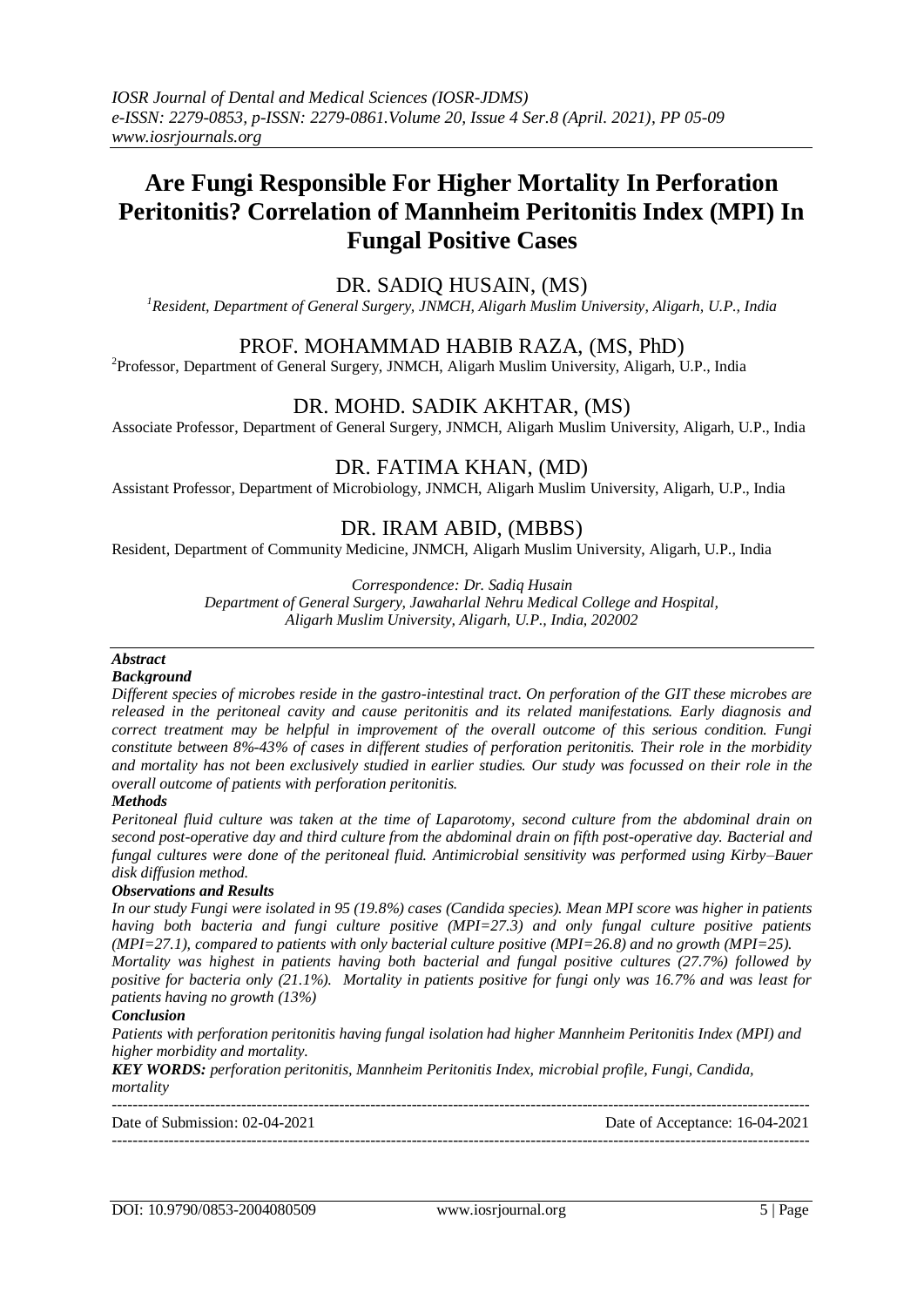### **I. Introduction**

Gastro-Intestinal tract is colonised by large number of bacteria<sup>(1,2)</sup>, the perforation of the hollow viscus leads to the release of bacteria in the peritoneal cavity. Many of the bacteria are highly pathogenic. There is comparatively lesser number of microbial populations in upper GI tract (stomach, duodenum, jejunum and upper ileum). Most of these micro-organisms are translocated from the oropharynx with food. Due to acidic environment there is lesser number of microorganisms in the stomach and proximal part of intestine. Aerobic gram positive cocci are the predominant microorganisms in this part of  $GIT$ .<sup>(3)</sup> On the other hand, large intestine has a complex and dense population of microbes. Anaerobes (bacteroides, anaerobic streptococci and clostridia) are about 1000 times higher in colon than facultative anaerobes (e.g. *E. coli*).(3)

About 70% of the healthy individuals have fungi, mainly *Candida* species in their gut.<sup>(4)</sup>

During microbial profiling of cases of perforation peritonitis less attention is paid to fungal cultures. Few studies have focussed on the role of fungal isolates in the morbidity and mortality of the patients with perforation peritonitis.

The present study was conducted with the aim of studying the role of fungal isolates in relation to morbidity and mortality in perforation peritonitis.

Mannheim Peritonitis Index (MPI) developed by Linder and Wacha is a simple and easy tool to predict the outcome in perforation peritonitis patients. Maximum score possible is 47. (Table-1)

Total MPI score is calculated and allotted to one of the three score groups: <21, 21-29, >29. Higher the score poorer the outcome.

### **II. Material And Methods**

The study was approved by institutional ethics committee and included 498 patients of secondary peritonitis. Peritoneal fluid culture were taken, for first culture, peritoneal fluid collected at the time of Laparotomy, second culture from the abdominal drain on second post-operative day, third culture from the abdominal drain on fifth post-operative day. Wound swabs for culture sensitivity were also taken if surgical site infection was present.

Peritoneal fluid was collected at the time of surgery in sterile syringe and transferred into two sterile pus culture containers. On second and fifth days, peritoneal fluid was collected from intra-peritoneal drains. For bacterial culture fluid was inoculated on 5% sheep blood agar, MacConkey agar and Trypticase soy broth (TSB) incubated overnight aerobically at  $37^{\circ}$ C. Next day, the culture plates were observed for growth and identification of microorganism was done using Gram staining and biochemical tests using standard biochemical techniques. Cultures not showing growth on overnight incubation were sub-cultured from TSB on 5% sheep blood agar and MacConkey agar.

Anti-microbial sensitivity testing was done using Kirby–Bauer disk diffusion method in accordance with the Clinical and Laboratory Standards Institute (CLSI) guidelines.

For Fungi, screening was done with direct microscopy on KOH mount, then culture was done in Sabroud's Dextrose Agar (SDA) tube and incubated at  $25^{\circ}$ C and  $37^{\circ}$ C, tubes were checked on alternate days for growth till 6 weeks. Cultures showing growth were identified using standard biochemical tests. Sensitivity testing was done using CLSI guidelines.

The data regarding the patient's particular, diagnosis, investigations, surgical procedures and outcome were transferred to a computer data base and individual Mannheim Peritonitis Index scores calculated for each patient.

### **III. Observations And Result**

This study was conducted at Jawaharlal Nehru Medical College and Hospital Aligarh Muslim University, Aligarh, between November 2018 to October 2020. A total of 498 patients were included in the study. 377 were males (75.7%) and 121 were females (24.3%). Male to female ratio was **3.2:1.** Age range was between 18-65 years.

Peritoneal fluid cultures sent on the day of surgery showed monomicrobial growth in 228 (47.4%) cases, polymicrobial in 147 (30.6%) cases and no growth in 106 (22%) cases (Table-2). 280 (58.2%) patients were having peritoneal culture positive for bacteria only. 12 (2.5%) were positive for fungi only and 83 (17.3%) were having both bacteria as well as fungi culture positivity.

Fungi were isolated in 95 (19.8%) cases (*Candida* species). *Enterococcus*, *Citrobacter* and Staphylococcus were isolated in 67 (13.9%), 50 (10.4%) and 31(6.4%) cases respectively. *Pseudomonas*, *Corynebacterium* and *Proteus* were also isolated (Table-3)

On the second day, no growth was seen in 179 (39%) cases, most common organism was *Klebsiella* 99 (21.6%) whereas *E. coli* was isolated in 68 (14.8%) cases. Fungal culture was positive in 61 (13.3%) on second day. (Table-3)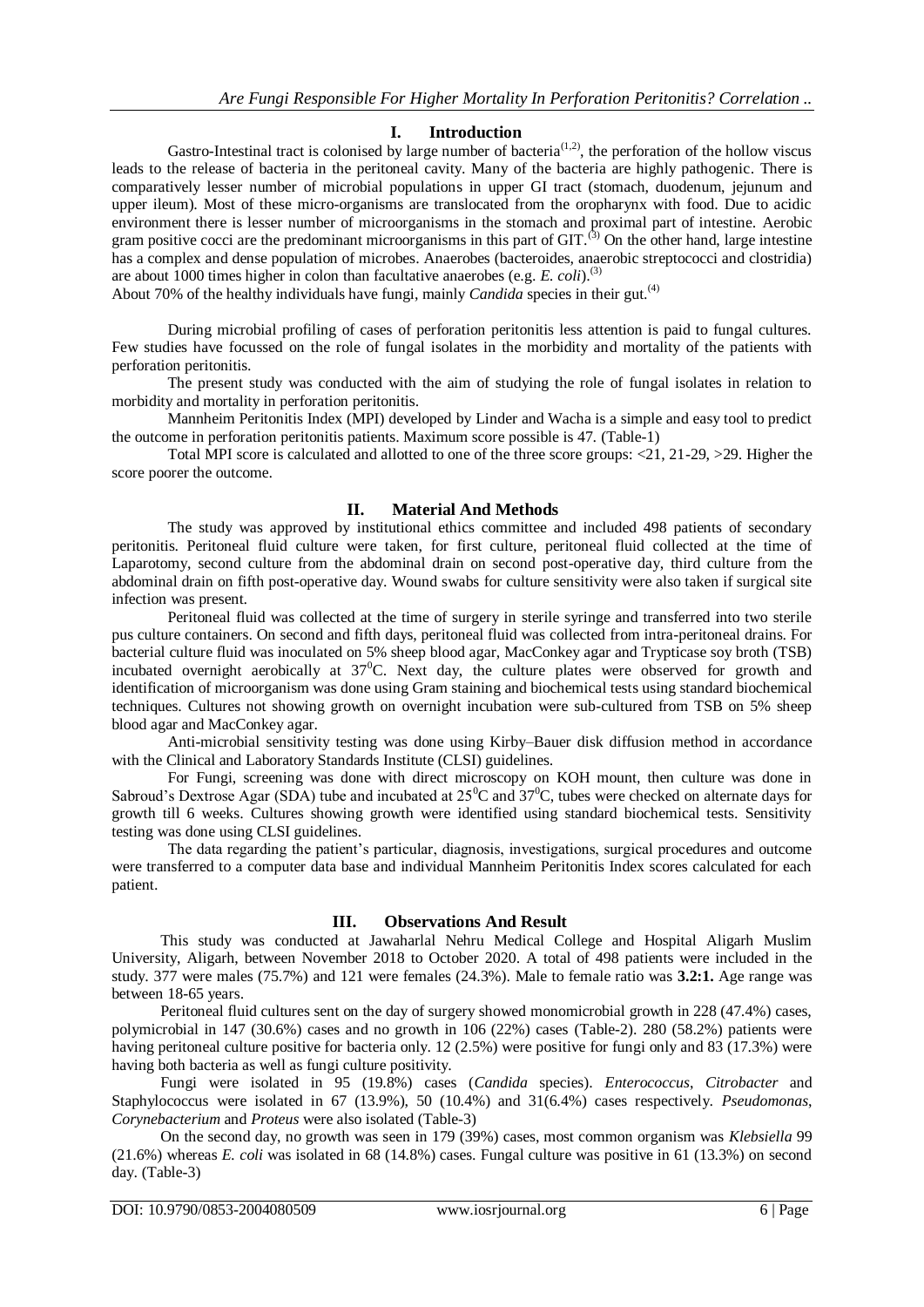On the fifth day, no growth was seen in 167 (37.3%) cases, most common organism was *E. coli* in 113 (25.2%) whereas *Klebsiella pneumonia* was isolated in 68 (15.2%) cases. Fungal culture was positive in 40 (8.9%) cases on fifth day. (Table-3)

Candida spp. isolated from the peritoneal cavity were sensitive to Fluconazole (100%), Clotrimazole (100%), Itraconazole (98.95%), Nystatin (94.74%), Amphotericin-B (94.74%) and Ketoconazole (97.89%). (Table-4)

Mean MPI score was higher in patients having both bacteria and fungi culture positive (MPI=27.3) and only fungal culture positive patients (MPI=27.1), compared to patients with only bacterial culture positive  $(MPI=26.8)$  and no growth  $(MPI=25)$ .

Similarly, mortality was highest in patients having both bacterial and fungal positive cultures (27.7%) followed by positive for bacteria only (21.1%). Mortality in patients positive for fungi only was 16.7% and was least for patients having no growth (13%), although it was not statistically significant (p=0.0980).

Hospital stay was higher (>7 days) in patients having positive fungal culture (58.3% patients) and both bacterial and fungal positives (43.4%) than those with only bacteria positive (40.4%) or those who showed no growth (27.4%). But it was not statistically significant (p=0.207) (Table-5)

### **IV. Discussion**

Gastrointestinal tract is a storehouse of a variety of microbial flora and thus is a source of peritoneal contamination and sepsis during its perforation.<sup> $(1,2)$ </sup> Microorganisms isolated from peritoneal fluid vary depending upon the site of perforation of gastro intestinal tract. Prevalence of Aerobic Gram-Negative Bacilli (53.6%), Aerobic Gram-positive Cocci (47.2%) and *Candida* (53.6%) were found in perforations of upper GI Tract. In the lower GI Tract prevalence of Aerobic Gram-Negative Bacilli was in 100% and Gram positive cocci was in 37.5% patients.

In our study, Peritoneal fluid cultures sent on the day of surgery showed monomicrobial growth in 167 (33.5%) cases, polymicrobial in 225 (45.2%) cases and no growth in 106 (21.3%) cases. In subsequent cultures sent on  $2<sup>nd</sup>$  and  $5<sup>th</sup>$  days, number of samples having no microbial growth increased and less polymicrobial growth was seen.

Most common organism isolated in the peritoneal fluid on the day of surgery was *Escherichia coli*, seen in 170 (35.34%) cases of hollow viscus perforation, followed by *Klebsiella* which was isolated in 133 (27.6%) cases. Cultures showed no growth in 106 (22%) cases; fungi were isolated in 95 (19.7%) cases (*Candida* species). *Enterococcus*, *Citrobacter* and Staphylococcus were isolated in 67(13.4%), 50(10%) and 31(6%) cases respectively. *Pseudomonas*, *Corynebacterium* and *Proteus* were also isolated.

Kumar MP 2019 studied perforation peritonitis patients and found *E. coli* as the most common organism seen among the positive intraoperative fluid (47.9%) followed by *Klebsiella pneumonia*e (12.5%). Fungal culture positivity was seen in 4.2%. In our study, higher rate of fungal culture positivity was seen  $(18.47\%)$ .

Candida spp. isolated from the peritoneal cavity were sensitive to Fluconazole (100%), Clotrimazole (100%), Itraconazole (98.95%), Nystatin (94.74%), Amphotericin-B (94.74%) and Ketoconazole (97.89%).

De Ruiter et al observed prevalence of *Candida* to be 19.9% in hollow viscus perforation. Prevalence was 41% in Gastric perforation and 34.1% in Small Bowel Perforation. *Candida* was not isolated in appendicular perforation. Aerobic Gram-Negative Bacilli (AGNB) were found in 52.9% (45% were *E. coli*). AGNB were highest in colorectal perforations (68.6%) and lowest in Gastro Duodenal perforations (20.5%). Gram Positive Bacteria were found in 42.5% and most frequently in colorectal perforations  $(50\%)$ .<sup>(5)</sup>

Advait Prakash et al in their study of hollow viscus perforation observed that 50% were culture positive having *E. coli* as most common organism followed by klebsiella. *Candida* was associated in 31% of positive cultures. *Candida* was not present in isolation but was present along with other bacteria. Fungus was isolated more from ileal than gastro duodenal perforation.

Mortality was higher in patients with positive fungal culture  $(p<0.001)$ .<sup>(6)</sup> Many studies have concluded that presence of fungus in peritoneal fluid is associated with higher mortality.<sup>(7-10)</sup>

Indra Singh Sahani et al found *E. coli* as the most common micro-organism isolated (50%) followed by klebsiella (24%) and streptococcus (12%). *Candida* was isolated in 10% cases. Sensitivity profile showed *E. coli* and *Klebsiella* to be sensitive to Meropenem.<sup>(11)</sup>

Neerja Jindal et al studied 140 patients of perforation peritonitis and found 73.5% to be positive whereas 26.5% showed no growth. Polymicrobial growth was found in 58.2%. 8.7% were having *Candida* as the only microbe in their peritoneal fluid.<sup>12</sup>

Shan YS et al in 2003 observed 43.4% fungal positive cultures in patients of Gastro Duodenal perforations. (8)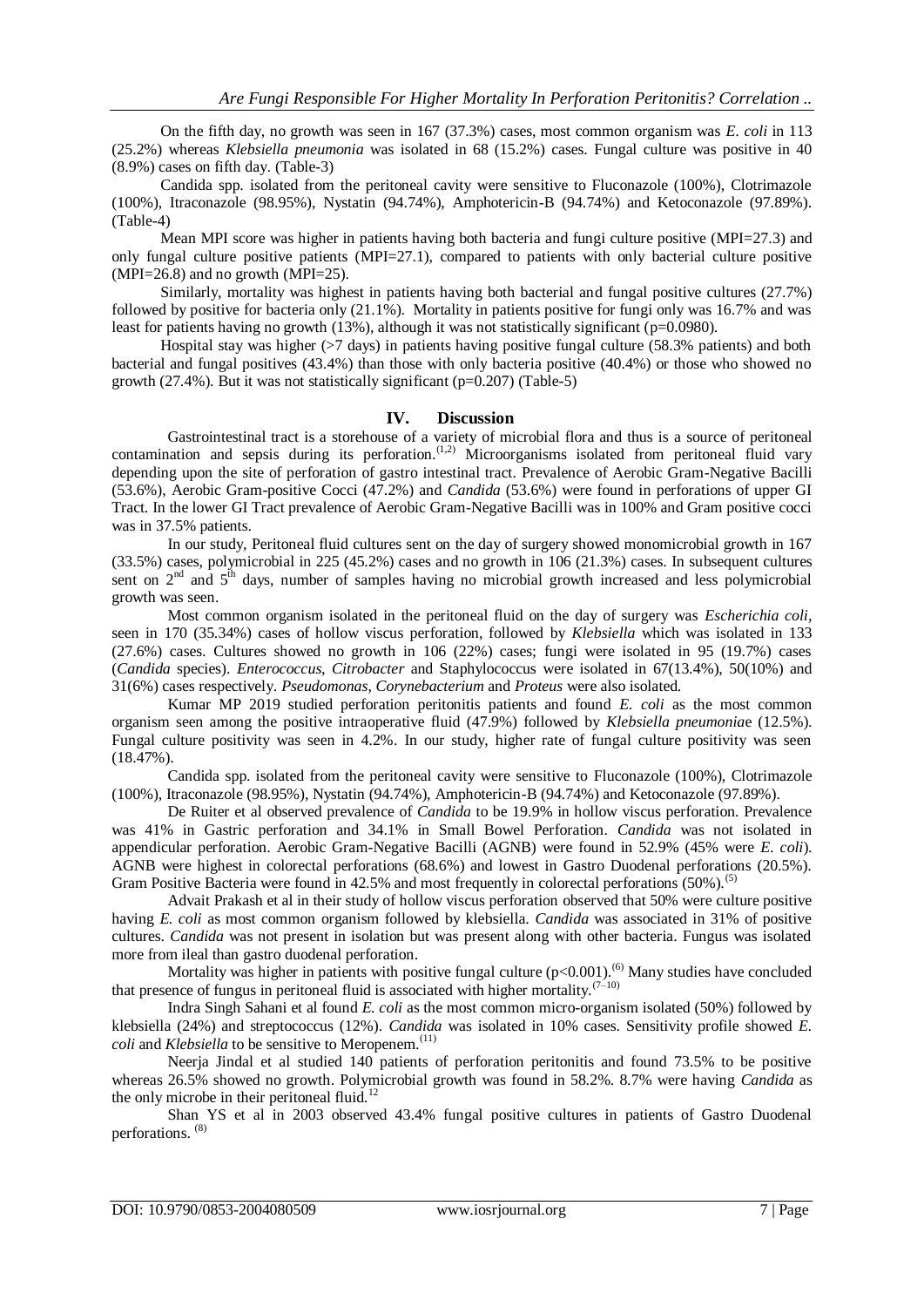Jagannath Pramod et al from Puducherry in 2018 studied 407 patients and found 153 patients (37.6%) positive for fungus. He concluded that patients who received early anti-fungal therapy were having less complications than those who did not receive anti-fungal treatment.<sup>13</sup>

Wei-Sin Li et al in their study on 133 patients of perforated peptic ulcer observed that Antifungal therapy did not affect the outcome significantly in patients having positive *Candida* culture and antifungal therapy could be reserved in the immunocompromised and critically ill patients.<sup>(13,14)</sup>

Higher MPI score was associated with the positive fungal culture and higher mortality. Similar observations were made in our study and it was seen that fungal culture was positive in patients having high MPI score but it was not statistically significant. Mean MPI score of fungal positive patients was 29.4 whereas in fungal culture negative patients mean MPI score was 26.8.<sup>(13)</sup>

There is significant number of *Candida* species isolated (18%) in patients of perforated gastrointestinal tract. Antifungal treatment is not routinely provided to the patients as it is still an under diagnosed infection. This fact of fungal isolation should be considered while treating immunocompromised patients and in patient, who are not improving despite adequate anti-bacterial therapy and are having prolonged morbidities.

Large multicentre studies are needed in different countries to study the role of fungal infections and its effects on the patient's outcome in cases of perforation peritonitis, as this aspect has not yet been studied extensively.

Further should antifungal treatment be a part of Antibiotic treatment in patients with perforation peritonitis having fungal isolates, need to be studied in larger studies and accordingly guidelines to be framed.

#### **V. Conclusion**

The present study has concluded that fungal isolates constitute about 18% of the total microbiological load in perforation peritonitis. Further those with the fungal isolates have higher Mannheim Peritonitis Index (MPI) score and higher morbidity and mortality. We recommend addition of Antifungal treatment in addition to Antibacterial therapy in seriously ill patients of perforation peritonitis to improve the overall outcome.

#### **Disclosure**: No conflict of interest

#### **References**

- [1]. Simon GL, Gorbach SL. Intestinal flora in health and disease. Gastroenterology. 1984 Jan 1;86(1):174-93.
- [2]. Borriello SP. Microbial flora of the gastrointestinal tract. Microbial metabolism in the digestive tract. 1986 Jun 1:2-16.
- [3]. Sherwood L; Willey J; Woolverton C. Prescott's Microbiology (9th ed.). New York: McGraw Hill. 2013. 713–21 p.
- [4]. Schulze J, Sonnenborn U. Yeasts in the gut: from commensals to infectious agents. Deutsches Ärzteblatt International. 2009 Dec;106(51-52):837.
- [5]. De Ruiter J, Weel J, Manusama E, Kingma WP, Van Der Voort PHJ. The epidemiology of intra-abdominal flora in critically Ill patients with secondary and tertiary abdominal sepsis. Infection. 2009;37(6):522–7.
- [6]. Prakash A, Sharma D, Saxena A, Somashekar U, Khare N, Mishra A, Anvikar A. Effect of Candida infection on outcome in patients with perforation peritonitis. Indian J Gastroenterol. 2008 May 1;27(3):107-9.
- [7]. Sandven P, Qvist H, Skovlund E, Giercksky KE. Significance of Candida recovered from intraoperative specimens in patients with intra-abdominal perforations. Crit Care Med. 2002;30(3):541–7.
- [8]. Shan YS, Hsu HP, Hsieh YH, Sy ED, Lee JC, Lin PW. Significance of intraoperative peritoneal culture of fungus in perforated peptic ulcer. Br J Surg. 2003;90(10):1215–9.
- [9]. Lee SC, Fung CP, Chen HY, Li CT, Jwo SC, Hung Y Ben, et al. Candida peritonitis due to peptic ulcer perforation: Incidence rate, risk factors, prognosis and susceptibility to fluconazole and amphotericin B. Diagn Microbiol Infect Dis. 2002;44(1):23–7.
- [10]. Dupont H, Paugam-Burtz C, Muller-Serieys C et al. Predictive factors of mortality due to polymicrobial peritonitis with Candida isolation in peritoneal fluid in critically ill patients. Archives of Surgery. 2002 Dec 1;137(12):1341-6.
- [11]. Sahani IS, Dhupia R, Kothari A, Rajput M, Gupta A. Study of bacterial flora and their antibiotic sensitivity in peritonitis of various causes. Int Surg J. 2017;4(12):3999–4005.
- [12]. Neerja Jindal, Shilpa arora S pathaNia. Fungal Culture Positivity in Patients with Perforation Peritonitis. J Clin Diagnostic Res. 2015;9(6):7–9.
- [13]. Pramod J, Vijayakumar C, Srinivasan K, Kishore N. Clinical Significance of Candida in an Intraoperative Peritoneal Specimen with Perforation Peritonitis : An Institutional Perspective. Cureus. 2018;10(3):2275.
- [14]. Li WS, Lee CH, Liu JW. Antifungal therapy did not improve outcomes including 30-day all-cause mortality in patients suffering community-acquired perforated peptic ulcer-associated peritonitis with Candida species isolated from their peritoneal fluid. J Microbiol Immunol Infect. 2017;50(3):370-6.

#### **Table-1: Mannheim Peritonitis Index**

| <b>Study Variable</b>      | <b>Adverse factor</b> | <b>Points</b> | <b>Favourable factor</b> | <b>Points</b> |
|----------------------------|-----------------------|---------------|--------------------------|---------------|
| 1.Age                      | $>50$ years           |               | $< 50$ years             | 0             |
| 2.Sex                      | Female                |               | Male                     | 0             |
| 3. Organ Failure           | Present               |               | Absent                   | 0             |
| 4. Malignancy              | Present               | 4             | Absent                   | 0             |
| 5. Evolution time          | $>24$ hrs             | 4             | $<$ 24 hrs               | 0             |
| 6. Origin of sepsis        | Non-colonic           | 4             | Colonic                  |               |
| 7 Extension of peritonitis | Generalized           | h             | Localized                | $\theta$      |
| 8. Character of exudate    | Purulent              |               | Clear                    |               |